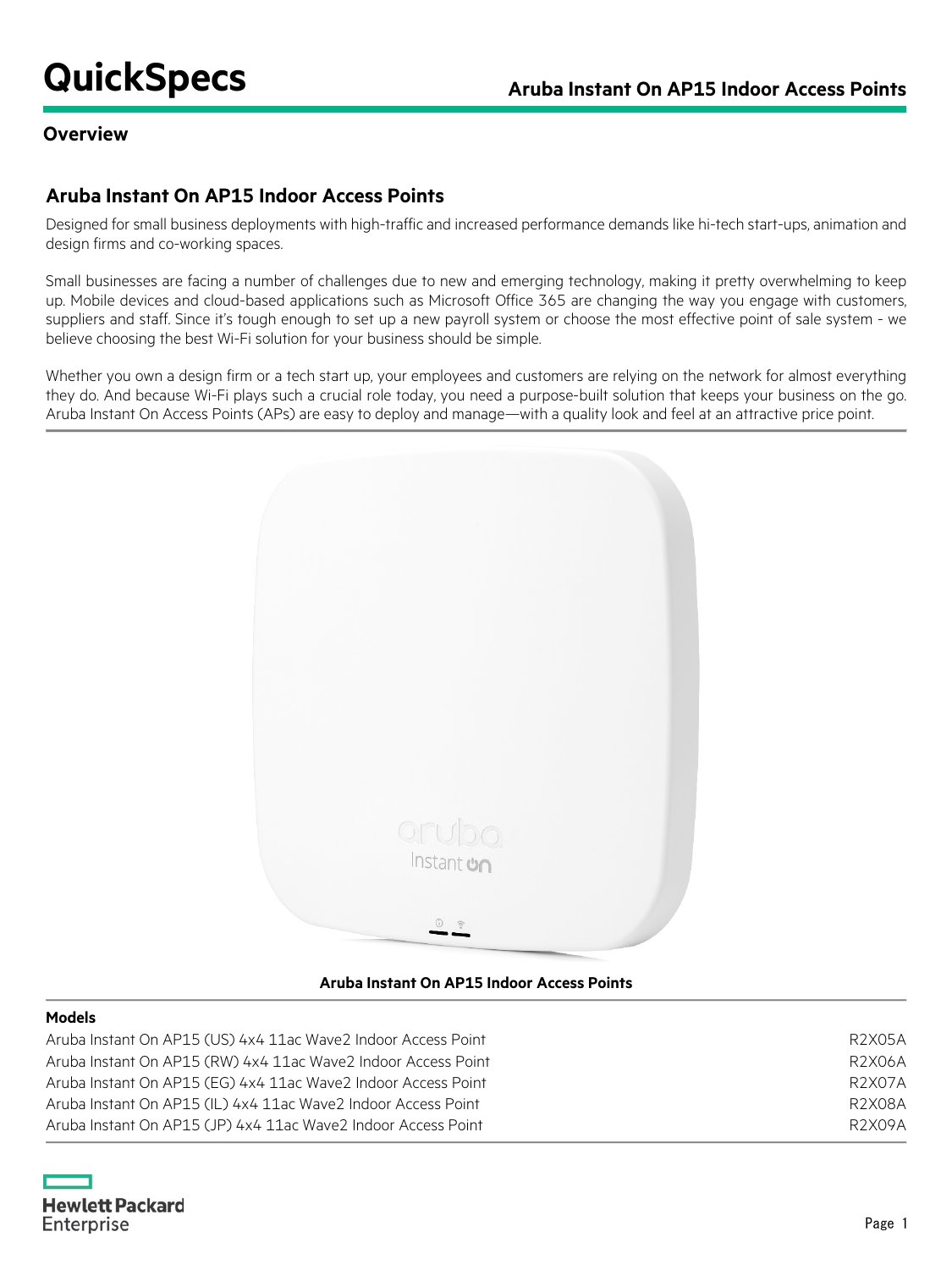# **Overview**

#### **Key Features**

- Smart Mesh technology
- 802.11ac Wave 2 4X4:4 MU-MIMO radios
- Remote management and monitoring capability
- Separate guest and employee Wi-Fi network
- Mobile app and cloud portal

#### **In the box**

- 1 x Aruba Instant On AP15 Indoor Access Point
- 1 x Aruba Instant On AP15 Quick Start guide
- 1 x ceiling rail mount clip
- 1 x solid surface mount clip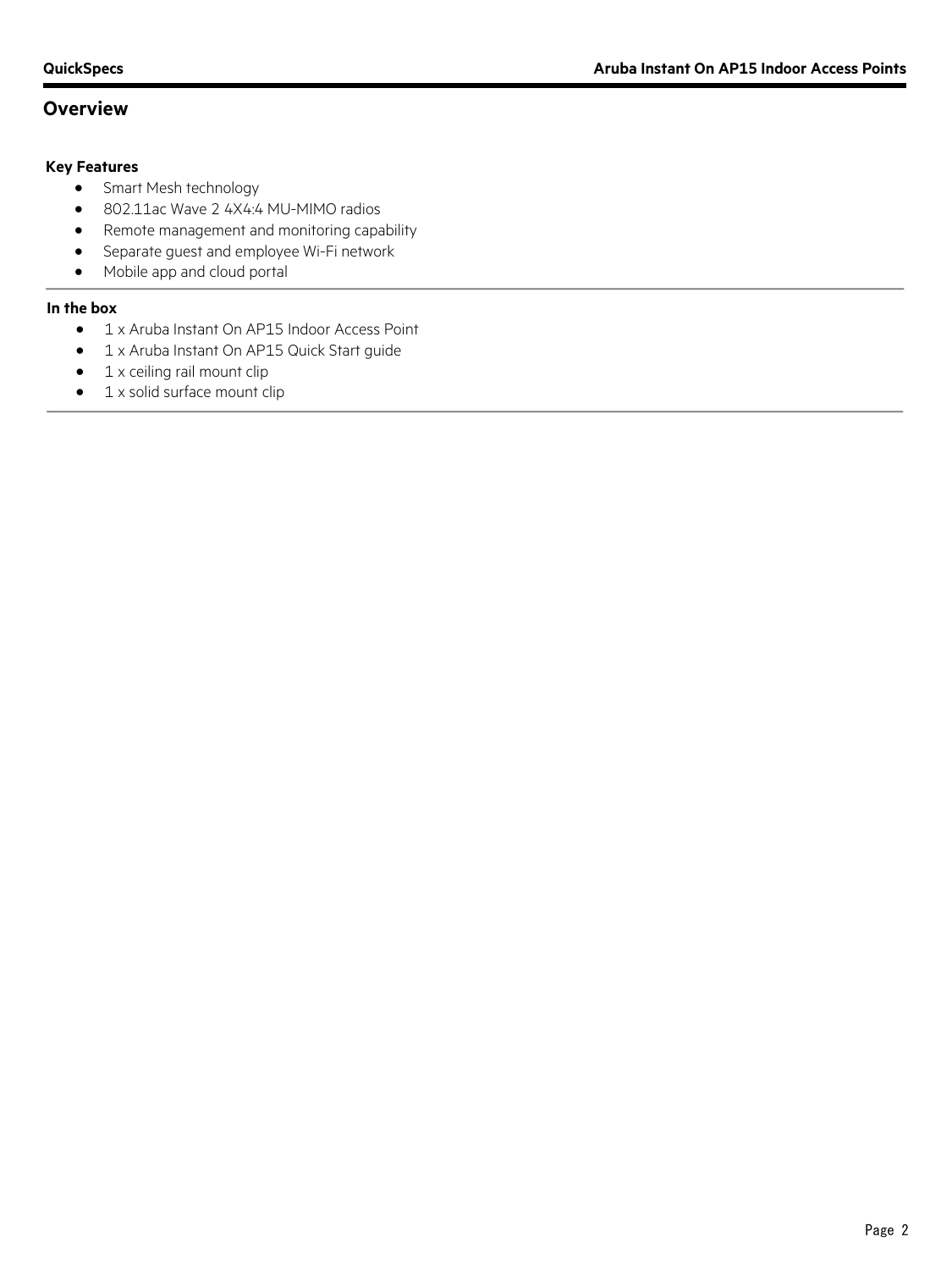# **Standard Features**

#### **Product highlights**

#### **Simplicity at its best**

- Wi-Fi that works right out of box
- Easy-to-use mobile app for deployment and upkeep.

#### **Security you can count on**

- Wi-Fi that keeps business and visitor traffic separate
- WPA2/WPA3 and Enhanced Open for secure network access

#### **We've got you covered**

- Industry leading warranty and support
- Super-fast performance for video, voice and conferencing tools

#### **Antennas**

Integrated down-tilt omni-directional antennas with maximum individual antenna gain of 3.6dBi in 2.4GHz and 6.0dBi in 5GHz

#### **Mounting**

The access point ships with a (black) mount clip to attach to suspended ceiling rails, and a (white) mount clip to attach to solid surfaces (wall/ceiling)

#### **Warranty and Support**

Aruba Instant On 1 Year warranty with 24X7 phone support for first 90 days and chat support for the entire warranty period. Community support as long as you own the products..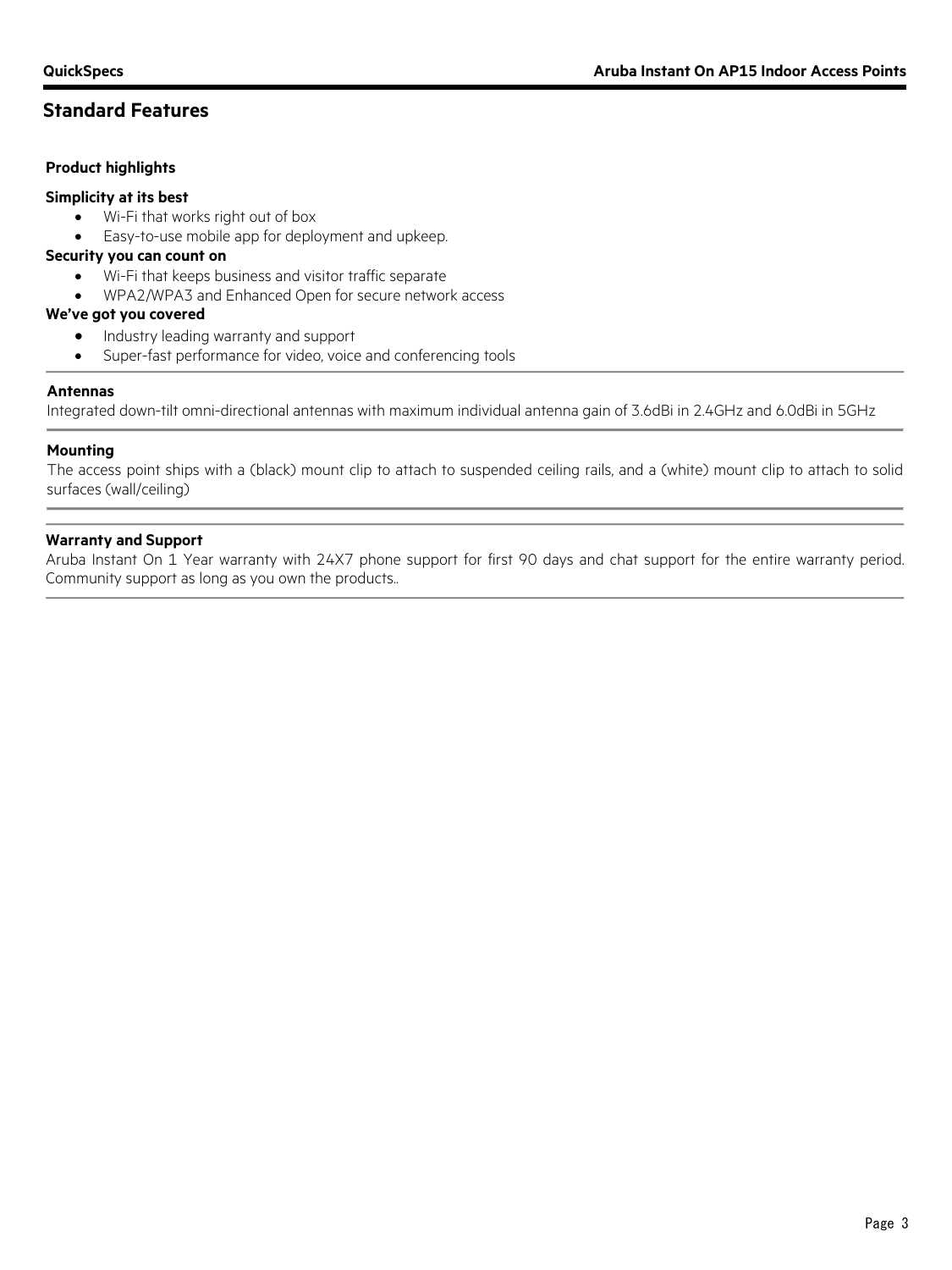# **Configuration Information**

# **Ordering Information**

### **Build To Order:**

BTO is a standalone unit with no integration. BTO products ship standalone are not part of a CTO or Rack-Shippable solution.

| <b>BTO Base Models</b> |                                                                                      |                                |  |
|------------------------|--------------------------------------------------------------------------------------|--------------------------------|--|
| Rule $#$               | <b>Description</b>                                                                   | <b>SKU</b>                     |  |
| 1                      | Aruba Instant On AP15 (US) 4x4 11ac Wave2 Indoor Access Point                        | <b>R2X05A</b>                  |  |
|                        | Aruba Instant On AP15 (RW) 4x4 11ac Wave2 Indoor Access Point                        | <b>R2X06A</b><br><b>R2X07A</b> |  |
| 3                      | Aruba Instant On AP15 (EG) 4x4 11ac Wave2 Indoor Access Point                        |                                |  |
| 4                      | Aruba Instant On AP15 (IL) 4x4 11ac Wave2 Indoor Access Point                        | <b>R2X08A</b>                  |  |
| 5                      | Aruba Instant On AP15 (JP) 4x4 11ac Wave2 Indoor Access Point                        | R2X09A                         |  |
|                        | <b>Configuration Rules</b>                                                           |                                |  |
| Rule #                 | <b>Description</b>                                                                   |                                |  |
| 1                      | Available in US only                                                                 |                                |  |
|                        | Available everywhere except US, Israel, Japan and Egypt.                             |                                |  |
| 3                      | Available in Egypt only                                                              |                                |  |
| 4                      | Available in Israel only                                                             |                                |  |
| 5                      | Available in Japan only                                                              |                                |  |
| <b>Remark:</b>         | OCA Only Model Selection Form -<br>Aruba > Instant On > Wireless Access Points: AP15 |                                |  |

| <b>Power Options</b>                                                               |                                                                                                     |  |  |
|------------------------------------------------------------------------------------|-----------------------------------------------------------------------------------------------------|--|--|
| For AP15 Std (Min 0 // max 1) User Selection (min 0 // max 1)                      |                                                                                                     |  |  |
| Rule #<br><b>Description</b>                                                       |                                                                                                     |  |  |
| Aruba Instant On 12V/30W Power Adapter                                             | <b>R2X20A</b>                                                                                       |  |  |
| Aruba Instant On 15.4W 802.3af POE Midspan Injector                                | <b>R2X22A</b>                                                                                       |  |  |
| <b>Configuration Rules:</b>                                                        |                                                                                                     |  |  |
| <b>Description</b>                                                                 |                                                                                                     |  |  |
| <b>Localization Menu</b>                                                           |                                                                                                     |  |  |
| OCA Display Note - Most devices are PoE powered from switch so these are optional. |                                                                                                     |  |  |
| <b>Regional Power Options</b>                                                      |                                                                                                     |  |  |
| Add 3-prong (C13) AC power cord for Power Adaptor/PoE Injector                     |                                                                                                     |  |  |
| <b>Description</b>                                                                 | <b>SKU</b>                                                                                          |  |  |
| PC-AC-ARG Argentina 220V AC 10A 2-meter AC Power Cord                              | <b>JW113A</b>                                                                                       |  |  |
| PC-AC-AUS Australian AC Power Cord                                                 | <b>JW114A</b>                                                                                       |  |  |
| PC-AC-BR Brazil AC Power Cord                                                      | <b>JW115A</b>                                                                                       |  |  |
| PC-AC-CHN China AC Power Cord                                                      | <b>JW116A</b>                                                                                       |  |  |
| PC-AC-DEN Denmark 220V AC 10A 2-meter AC Power Cord                                | <b>JW117A</b>                                                                                       |  |  |
| PC-AC-EC Continental European/Schuko AC Power Cord                                 | <b>JW118A</b>                                                                                       |  |  |
| PC-AC-IN India AC Power Cord                                                       | <b>JW119A</b>                                                                                       |  |  |
| PC-AC-IL Israel 250V AC 10A 2-meter AC Power Cord                                  | <b>JW120A</b>                                                                                       |  |  |
| PC-AC-IT Italian AC Power Cord                                                     | <b>JW121A</b>                                                                                       |  |  |
| PC-AC-JP Japanese AC Power Cord                                                    | <b>JW122A</b>                                                                                       |  |  |
| PC-AC-KOR Korea AC Power Cord                                                      | <b>JW123A</b>                                                                                       |  |  |
| PC-AC-NA North America AC Power Cord                                               | <b>JW124A</b>                                                                                       |  |  |
|                                                                                    | If this Power Supply is selected, bring in (Min 1 // Max 1) Localized power cord based on the Aruba |  |  |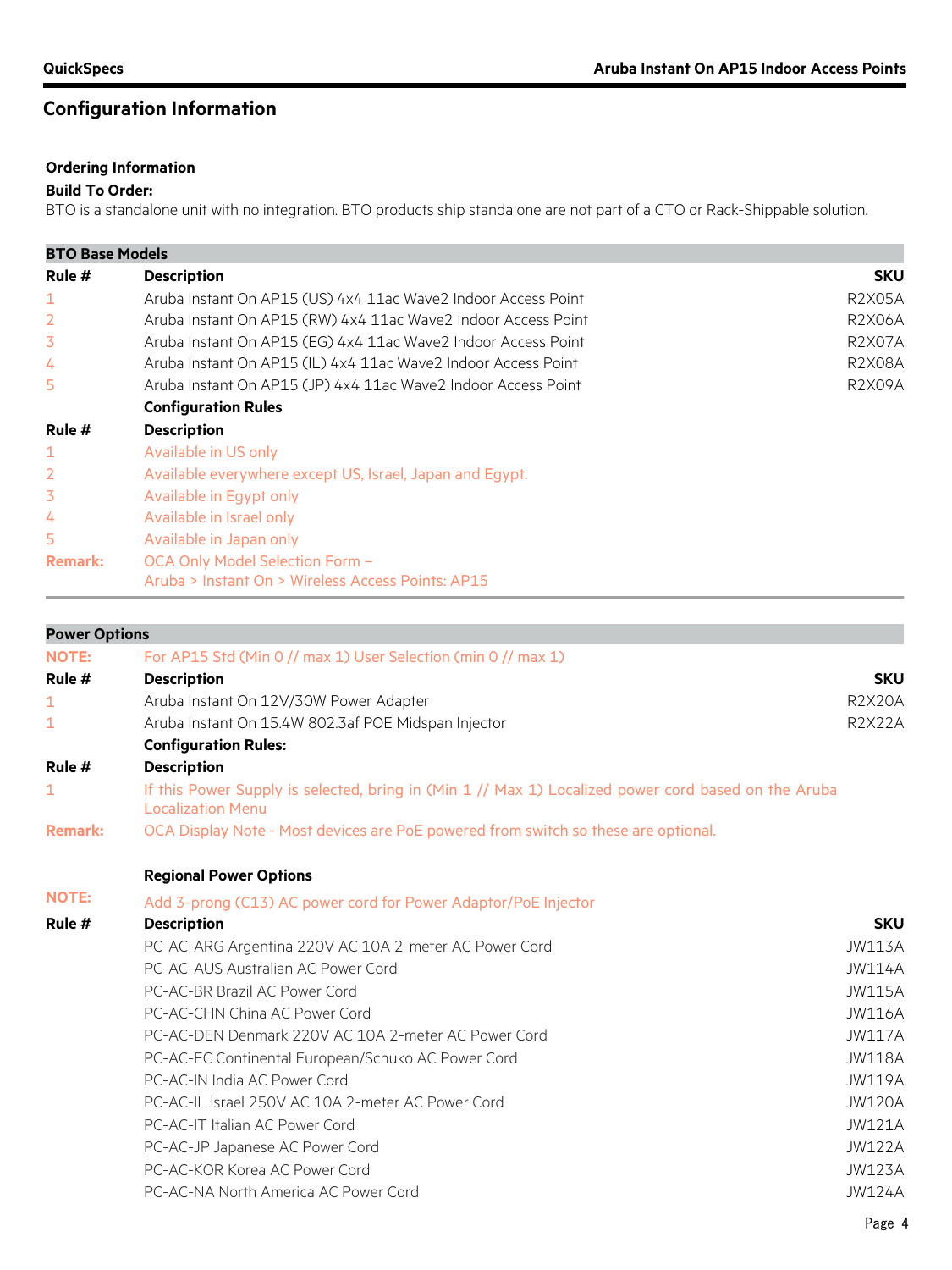# **Configuration Information**

| PC-AC-SWI Switzerland 220V AC 10A 2-meter AC Power Cord     | JW125A |
|-------------------------------------------------------------|--------|
| PC-AC-TW Taiwan AC Power Cord                               | JW126A |
| PC-AC-UK UK AC Power Cord                                   | JW127A |
| PC-AC-ZA South Africa 250V AC 10A 2-meter AC Power Cord     | JW128A |
| PC-AC-H-ARG Argentina 220V AC 10A Max Current AC Power Cord | IW129A |

| <b>Spares</b>  |                                                                                                                        |            |
|----------------|------------------------------------------------------------------------------------------------------------------------|------------|
|                | <b>Mount Kits</b>                                                                                                      |            |
| <b>NOTE:</b>   | For AP15 Std (Min 0 // max 99) User Selection (min 0 // max 99)                                                        |            |
| Rule #         | <b>Description</b>                                                                                                     | <b>SKU</b> |
|                | AP-220-MNT-C1 2x Ceiling Grid Rail Adapter for Basic Flat Rails Mount Kit                                              | JW044A     |
| <b>NOTE:</b>   | AP-220-MNT-C1 AP Mount Kit for AP-103 Single Gang Wall Box Mount Adapter                                               |            |
|                | AP-220-MNT-W1W Flat Surface Wall/Ceiling White AP Basic Flat Surface Mount Kit                                         | JW047A     |
| <b>NOTE:</b>   | AP-220-MNT-W1W Flat Surface Wall/Ceiling White AP Basic Flat Surface Mount Kit                                         |            |
|                | <b>Configuration Rules:</b>                                                                                            |            |
| Rule #         | <b>Description</b>                                                                                                     |            |
| <b>Remark:</b> | OCA Display Note - AP15 Unit ships with two mounting brackets, one for the ceiling mount and one for<br>the wall mount |            |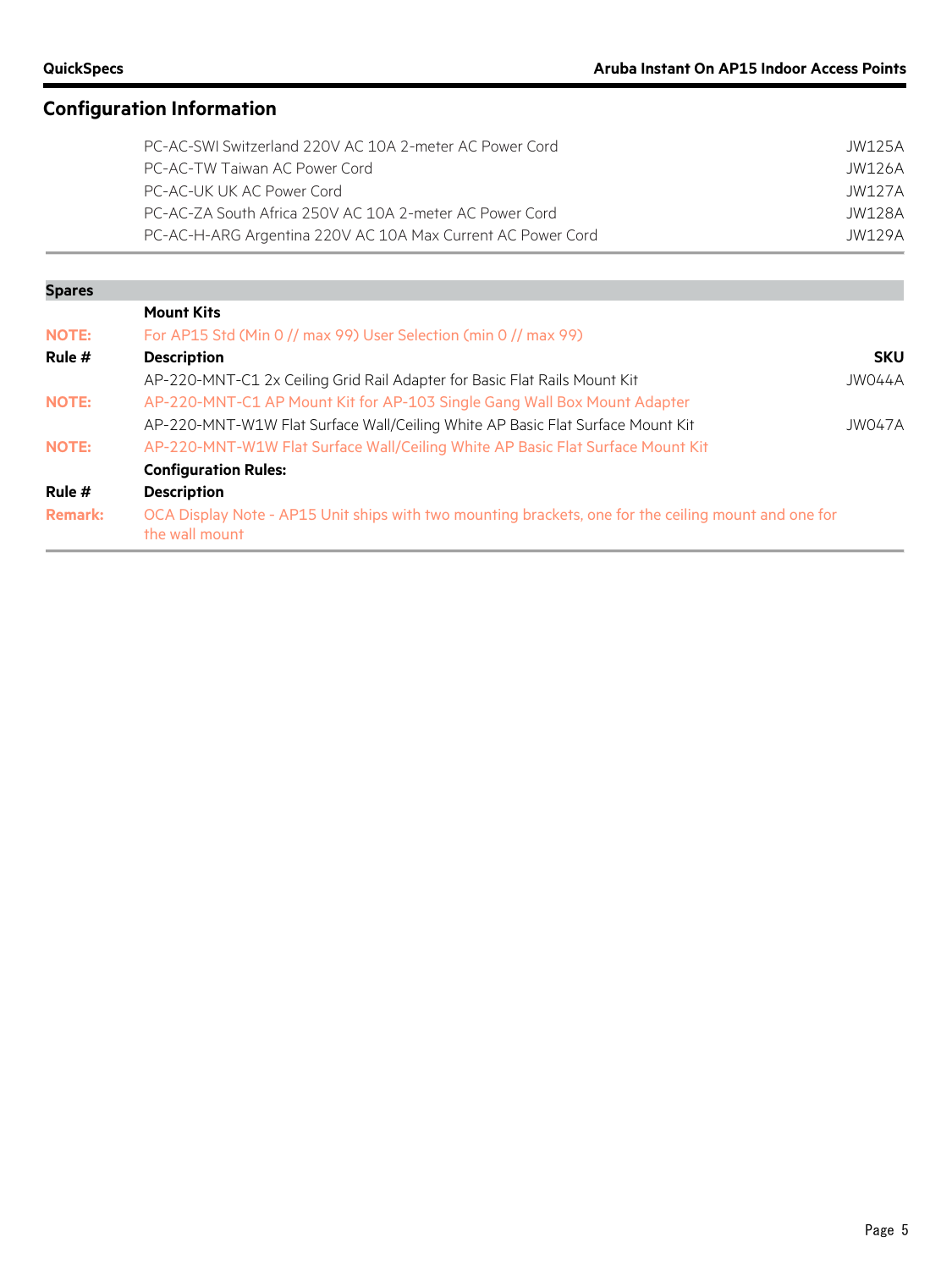# **Technical Specifications**

#### **Radios**

- Dual radio for simultaneous dual-band operation
- 5 GHz 802.11ac 4x4 MIMO for up to 1,733 Mbps wireless data rate, with Multi User MIMO support (Wi-Fi 5)
- 2.4 GHz 802.11n 2x2 MIMO for up to 300 Mbps wireless data rate (Wi-Fi 4)

#### **Interfaces**

- 1 x Uplink Gigabit Ethernet port, with POE-in support (802.3af)
- 1 x DC power connector (12V)
- 1 x Bluetooth Low Energy (BLE) radio
- 2 x LED status indicators
- 1 x Reset/LED control button
- 1 x Kensington security slot
- 1 x Ethernet cable

#### **Physical characteristics**

- **Dimensions:**  $41 \times 183 \times 183$  mm (1.6 x 7.2 x 7.2 in), H x W x D
- **Weight:** 674 g (1.5 lb)

#### **Power**

- Power over Ethernet (POE): 802.3af (class 3)
- DC power (12V)
- **NOTE:** Power sources are sold separately

#### **Environmental and reliability**

- **Operating temperature:** 0° C to +50° C (+32° F to +122° F)
- **Humidity:** 5% to 93% non-condensing
- **MTBF:** 916khrs (105yrs) at +25° C

#### **Management**

- Instant On mobile application (Android and iOS)
- Cloud Portal: **[Portal.ArubaInstantOn.com](http://www.portal.arubainstanton.com/)**

#### **Industry certifications**

- UL 2043 plenum rating
- EN 60601-1-1 and EN 60601-1-2 (for deployment in medical environments)
- Wi-Fi Alliance certified (WFA) 802.11ac with Wave 2 (Wi-Fi 5), WPA2, WPA3, Enhanced Open (OWE).